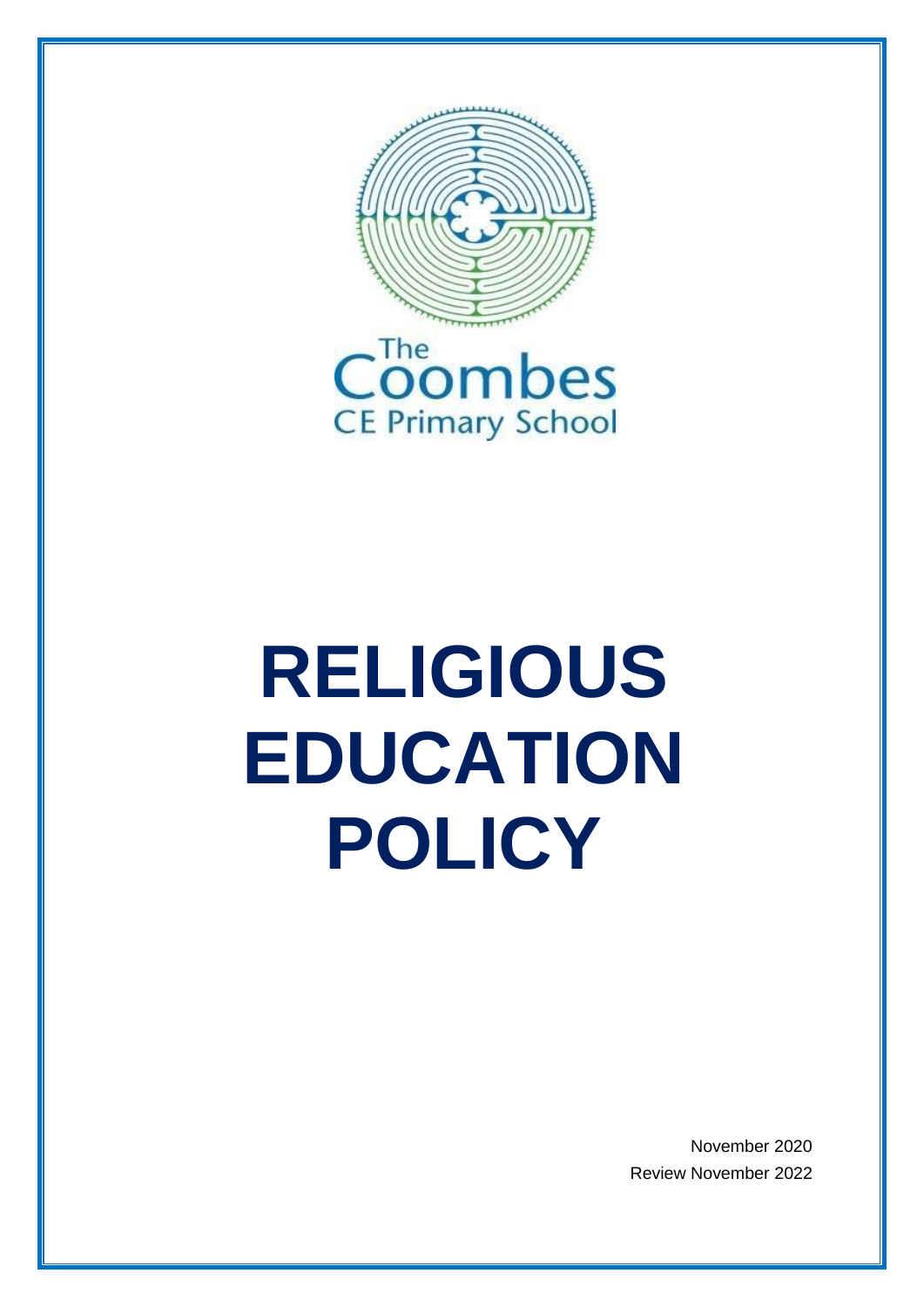# **RE Policy**

# **Aim**

This policy outlines the way in which we teach Religious Education at The Coombes Church of England Primary School.

# **Ethos**

This School has a Christian foundation and our vision and values are based on this. We seek to achieve academic excellence and provide the good conditions described by Jesus Christ in the parable of the sower where each child can grow and thrive. We aim to see each child grow in character, confidence and understanding, grow in appreciation of who they are and acquire the skills needed to succeed in a changing world.

### *The Coombes vision is about growing. Here we grow to*

*Love learning Be the best we can Respect and care for each other Serve our community Look after our environment*

*The Coombes uses the following Christian Values to guide the children and staff;*

*Compassion Wisdom Respect Forgiveness Perseverance Responsibility*

This vision must be 'lived out' by the children and the staff during each lesson. Below are examples of how our Christian Values can drive the planning and teaching pedagogy of our adults

| Christian Values in Practice |                                                                                                                                                                                                                                            |
|------------------------------|--------------------------------------------------------------------------------------------------------------------------------------------------------------------------------------------------------------------------------------------|
| Value                        | Practice                                                                                                                                                                                                                                   |
| Compassion                   | Teachers will plan to ensure that all children understand compassion<br>and how this is the foundation to religions around the world.                                                                                                      |
| Wisdom                       | Teachers will plan a knowledge rich curriculum which will allow<br>children to learn about and make connections between religions of<br>the world. They will also learn how to use knowledge to inform<br>decisions which leads to wisdom. |
| Respect                      | By learning about all religions, children will respect others' beliefs<br>and be able talk respectfully about them. They will also learn how to<br>treat those with other faiths respectfully.                                             |
| Forgiveness                  | Children will learn about how forgiveness is shown in different<br>religions, and be inspired to show forgiveness to others.                                                                                                               |
| Perseverance                 | Teachers will plan work which challenges all children and provides<br>the opportunity for children to work hard and value effort.                                                                                                          |
| Responsibility               | Teachers will plan to ensure all children understand their<br>responsibility in applying our values to different religions and how<br>their actions have an impact on those around them.                                                   |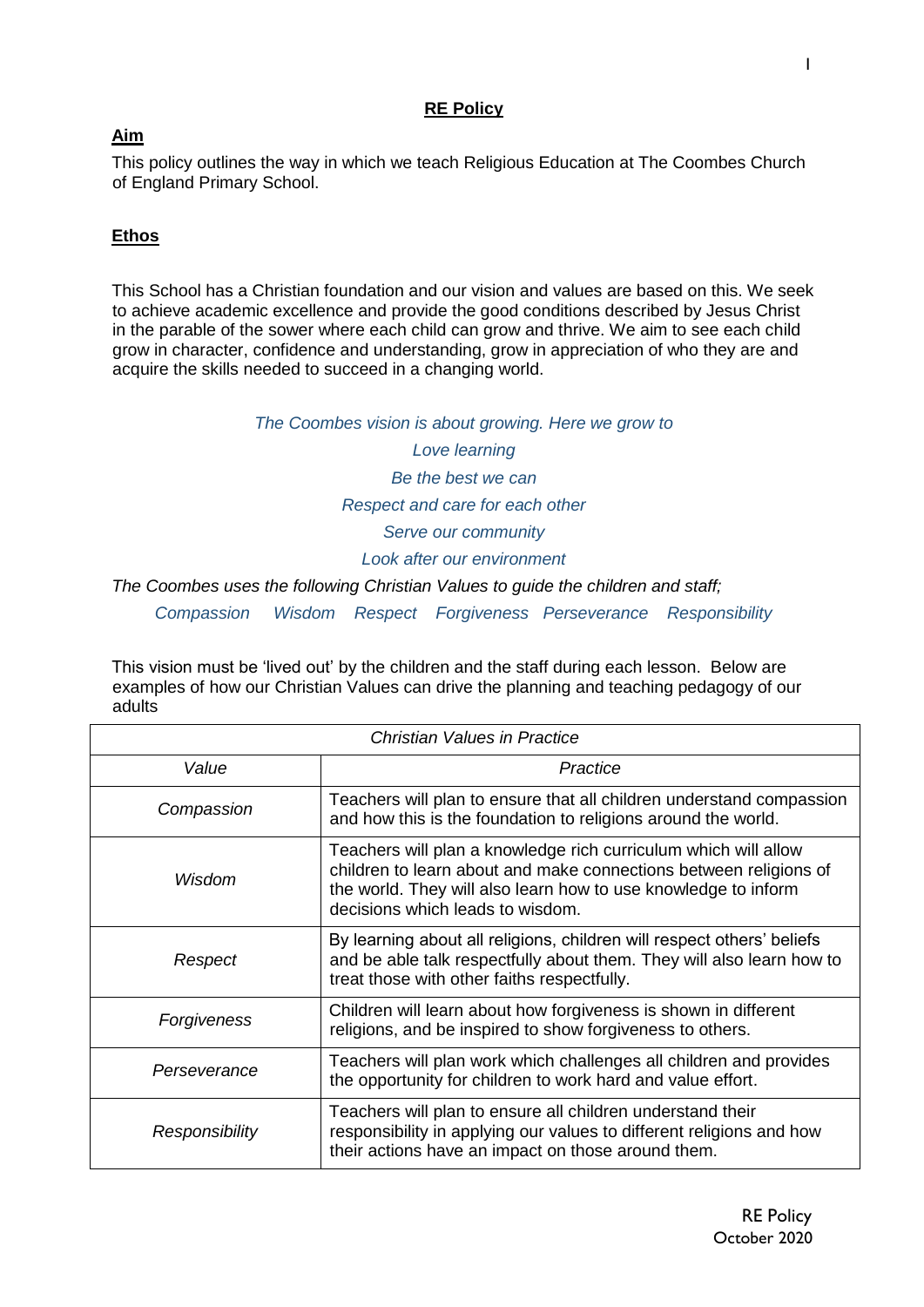# **Our Aim**

We strive to ensure our pupils will receive high quality learning opportunities which engage pupils in learning about World Religions. Religious Education is a compulsory subject to which every pupil should have access.

# **Our Principles**

Our RE policy is a statement of our beliefs on:

- How RE is taught across the school
- The programme of work our curriculum follows
- Our assessment procedures
- Monitoring of RE teaching

# **How RE is taught at The Coombes C of E School**

The Coombes C of E School follows the recommended time allocation for R.E., which is 1 hour per week for Key Stage 1 and 1 ¼ hours for Key Stage 2.

We believe R.E. provides children with opportunities to:

- *Develop conceptual understanding of Christianity and other world faiths, and their religious beliefs and practices* – in order that they can begin to engage in informed reflection and discussion about religions and religion.
- *Develop an informed appreciation of religions* in order that they can explore their own religious identity, appreciate other religions with openness, interest and enjoyment.
- *Value religious and cultural diversity* in order to enhance their social and cultural development and to contribute to a more just and civil society.
- *Create meaning from their knowledge and understanding of religions* in order to enquire through asking and discussing questions and enhance their spiritual and moral development.
- *Develop an awareness of the richness of religions, their teachings and their contributions to society and culture* – in order that they can make increasingly mature judgements about the world in which they live.
- *Recognise commonality and difference within and between religions* in order to develop respect, openness and curiosity.
- *Develop a sensitive understanding of the significance of religious commitment and practice in the lives of individuals* – in order that they might develop respect for individuals and their right to hold beliefs that are different from their own.

**R.E. does not seek to place religious beliefs on children or to undermine their own beliefs by promoting one faith tradition over another. Within the school, R.E. is separate and distinct from Collective Worship**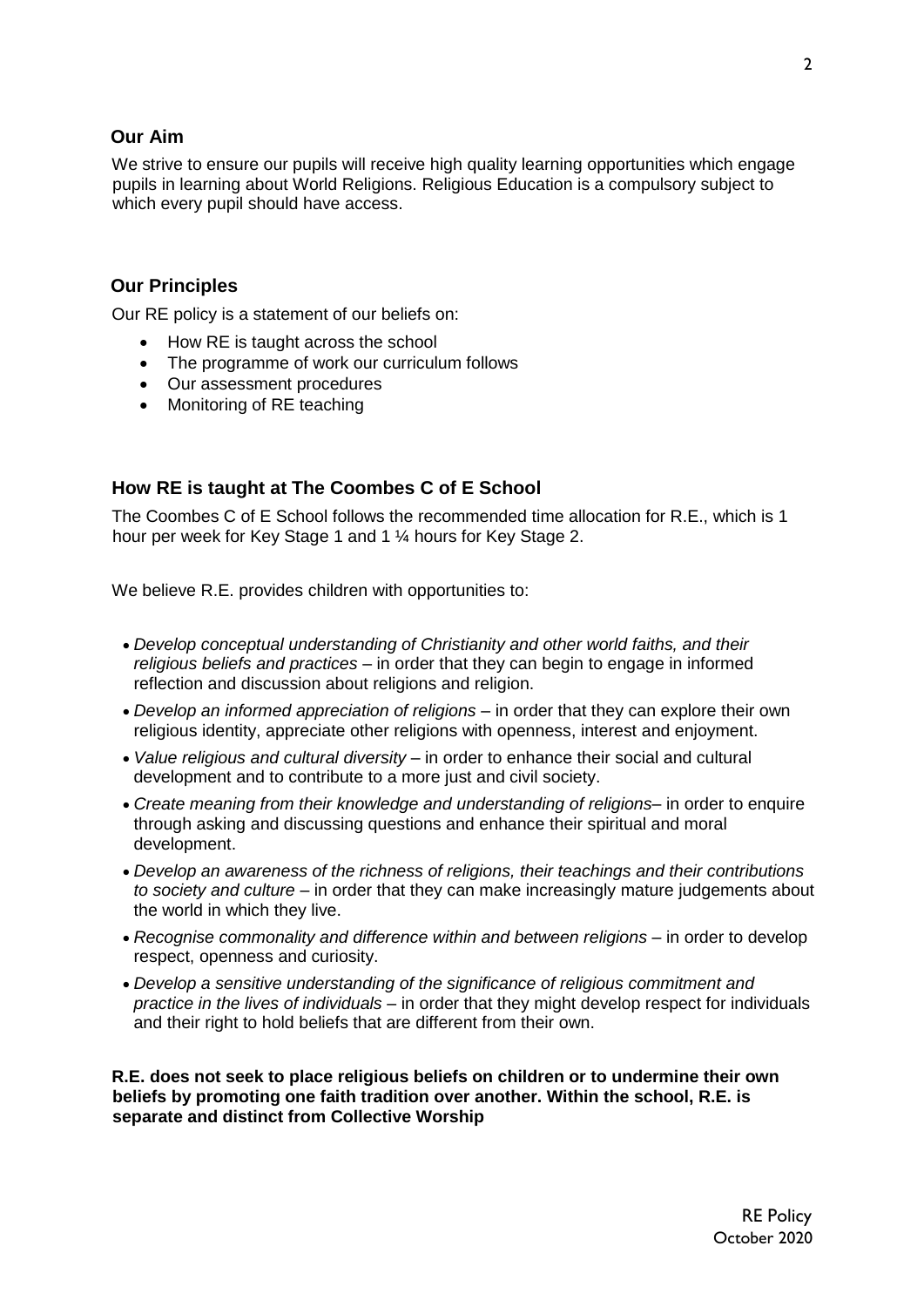In line with our Teaching and Learning policy, we encourage a range of resources and teaching methods to be used including: DVDs/online clips, books, artefacts, music, drama and ICT.

We believe that all children have the right to access the RE curriculum so teachers are also expected to consider appropriate scaffolding or differentiation to ensure all pupils can access their learning in RE and have appropriate support to help them. In order to ensure that all children with Special Educational Needs (SEN) achieve to the best of their ability, it may be necessary to adapt the RE curriculum for some pupils (please see SEN policy).

We believe that good R.E. teaching draws upon the children's own experiences and presents religions as living faiths so where possible, visits to places of worship occur and visitors are invited to talk about their faith.

### **The Foundation Stage (EYFS)**

It is important in the foundation stage to give children a broad, play based experience of RE in a range of contexts, including where possible outdoor play. Children in Early Years are taught RE in line with the 'Understanding the world' strand of the EYFS 2020 Framework.

## **The Coombes RE Curriculum**

The school follows the National Curriculum requirements for teaching R.E. The Oxford Diocesan Board of Education (ODBE) recommends that Church Aided schools follow the Wokingham Agreed Syllabus, which is available for all Wokingham LA schools.

All units of work are planned using the 'Discovery' scheme of work. This scheme has been written to follow the Agreed Syllabus and involves studying Christianity, Judaism, Sikhism, Hinduism, Buddhism and Islam. The units of work about Islam are optional within the Agreed Syllabus, but have been included, as this reflects the faith background of many of our pupils. Each term, the scheme outlines units of work based on key questions and learning objectives.

Coverage of religions and concepts can be found on the RE Breadth Map that teachers follow to ensure effective coverage and progression within the teaching of RE topics.

At the beginning of a topic, teachers also share an RE Knowledge Organiser with pupils which outlines key vocabulary and knowledge that will be covered in the unit and is referenced throughout lessons.

#### **Assessment Procedures**

During the course of the academic year pupils carry out a variety of assessment tasks to provide a good evidence base of pupil attainment. This is used to contribute to a school portfolio with samples of R.E. assessments, tasks and pupil work. Teacher assessments are recorded on Target Tracker.

#### **Monitoring RE**

The RE subject leader will share their subject statement which outlines their Intent, Implementation and Impact of their leadership of RE with all members of staff. The RE subject leader will also outlines their subject development in and action plan, which will also